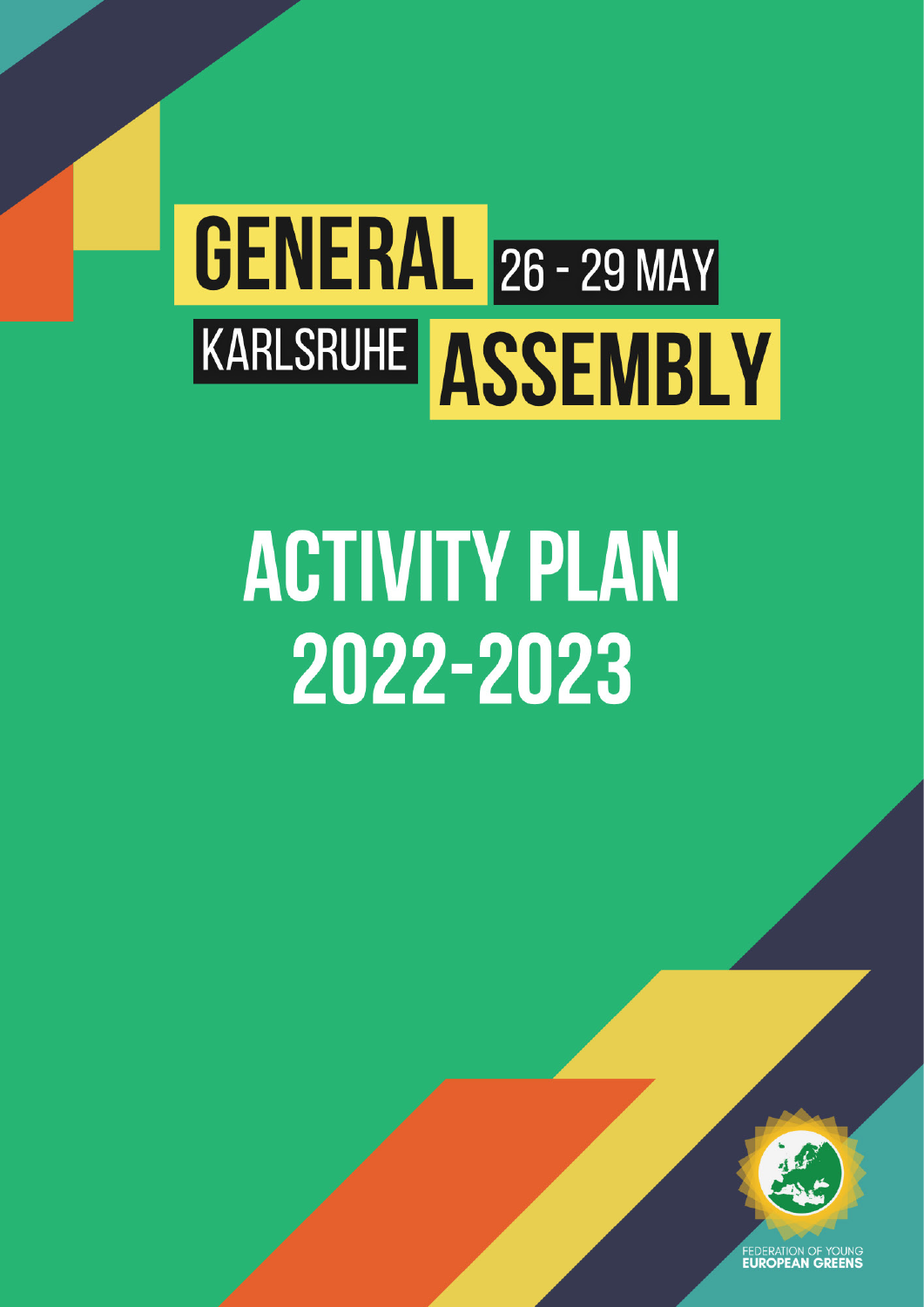## **1. Strengthening the FYEG Network and Membership Coordination**

FYEG Member Organisations (MOs) constitute the base on which FYEG operates as a federation, and it is through MOs that FYEG has the best possibilities to achieve change on an everyday basis. Therefore, it is clear that MOs need to be at the centre of FYEG's work.

The Member Organisation survey executed in the beginning of 2022 showed once again that members vary in size and impact from small or newly established organisations who focus on recruiting members to large and well established organisations who have parent parties in government and focus on putting forward the youth voice in the legislative agenda.

One of FYEG's main roles and challenges is to bring these very heterogeneous member organisations together and cater to their needs so that we can work together towards the common vision of Europe that we share. In the year 2022/2023, FYEG plans to continue organising activities to strengthen its network and the coordination of its MOs.

## **Network Activities**

From June 2022 to June 2023 FYEG will facilitate political exchanges at the federation level through two international activities:

The annual **General Assembly** (GA) of FYEG is the highest decision-making body of FYEG as it reviews and validates FYEG's work. Moreover, the delegates of Member Organisations elect the leadership of the organisation (the Executive Committee and the Secretary-General) and approve new members to the federation. Moreover, the FYEG General Assembly is the occasion for FYEG Member Organisations, Working Groups and other FYEG bodies to bring forward and debate political resolutions on various policy issues. This is the moment for the network to discuss and propose policies on current events. The General Assembly will be held in late spring together with the annual **Spring Conference**. The Spring Conference is an open public event, held next to the General Assembly. It brings together representatives of the federation, FYEG's partners, young activities and expert speakers (for example academics and politicians) in order to discuss and debate a political topic.

The **Young Green Forum (Forum of the Member Organisations)** is a meeting of the representatives from FYEG MOs, representatives of working groups and other bodies of FYEG. It functions as a prelude to the GA and it is an opportunity for FYEGers to meet each other, work towards strengthening the network and have exchanges on organisational and political topics. It creates the space to discuss FYEG as an organisation and also provides space for Member Organisations to give input to improve FYEG's work and activities. The Forum will be held online at the beginning of the year.

## **Membership Coordination**

FYEG will continue its commitment for the development and the coordination of its Member Organisations, as they are the heart of our Federation. To this end, the Federation will continue organising regional meetings. The Regional division will be revised to create five regional areas: East, Balkans, South, Center-West and North.

The **regional meetings** will be organised by the members of the Executive Committee who are responsible for these regions. The frequency of the meetings will be set together with the MOs while ensuring consistent coordination and contacts with all the regions. FYEG will also continue **monitoring the engagement and representation of member organisations** in its activities and structures.

In addition and in line with its strategy, FYEG will put more focus on two regions: South and East. To support them and improve their engagement, FYEG will organise **one live regional meeting for the South Region**. The Regional meeting will be held in one of the countries of the Southern MOs. In line with FYEG's strategy to improve the engagement of FYEG's member organisations from the East, FYEG will continue to support and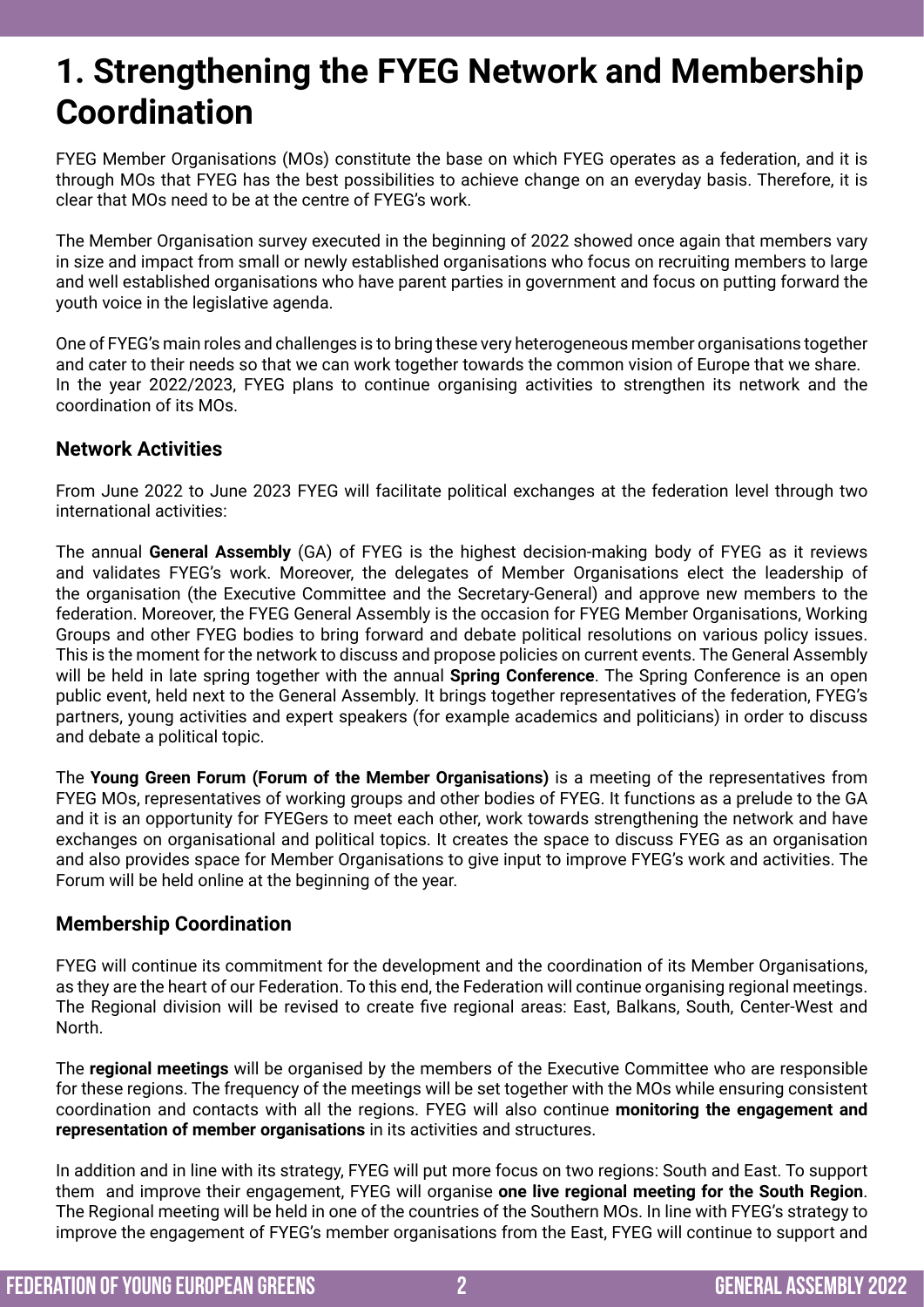**cooperate with the Cooperation and Development Network**. Moreover, FYEG will actively participate in the **European Green Party (EGP) Balkan network meetings** to empower its newly created Balkan region member organisations.

Finally, FYEG will also put more focus on some individual organisations, through the onboarding process for its candidate member organisation and specific attention to struggling members. From June 2022 to June 2023 there will be **three Study Visits** done by the Secretary General and EC members. Study visits are to countries or regions with a strategic focus, where there are new candidate organisations applying for full membership or a potential member organisation in a country where FYEG is not represented. FYEG Plans to do study visits to Italy, Austria and Czech Republic.

## **2. Capacity Building and Educational Activities**

FYEG believes capacity building is central for empowering its Member Organisations to be more resilient, resourceful, sustainable, effective and efficient in delivering their mission on a national and European level; and consequently beneficial for the development of the Federation as a whole. An increased capacity of our MOs will also facilitate more young Green representation in political mandates at the national and European level.

The output of the Member Organisation Survey showed that different MOs have different needs in capacity building. Smaller MOs with less active volunteers are interested in volunteer engagement and retention while larger MOs are more interested in fundraising. For this reason, from June 2022 to June 2023, FYEG plans the following activities, in order to improve the capacities and resources of its member organisations and develop their competences in empowering young people at the national level.

## **Young Greens Decentralised Training (YGDT)**

The YG Decentralised Training is a new educational activity that FYEG will implement to support young green organisations in need of a more structured capacity building process. The training targets especially smaller or newly established organisations, and will include 7 to 9 MOs per year. The training sessions will be given by external trainers and the programme will be tailored to the needs of the organisations under the topical framework of "Building a vision and recruiting members". The programme will take place during a period of 6 months and include live and online collective training as well as individual consultations. The same program will be repeated for a second training cycle with different organisations for the next activity period. Each cycle will be delivered for a group of seven to nine Member Organisations.

## **Fundraising Training**

In the year 2022/2023 FYEG is planning to deliver two online training sessions on fundraising. The sessions will be facilitated by the Secretariat where possible and will bring experts to provide the training when necessary. The first one will be focused on general fundraising, such as fundraising via the Members of the European Parliament, organising Study Visits to the Parliament, parent party funding and individual fundraisings. The second training will focus on grant applications such as the Erasmus+ Grant or the Council of Europe's grants.

FYEG also uses its educational activities to create a space for young people to develop progressive ideas with relevant and meaningful political output. Although FYEG's key aim is to support and invest in its members, we use our annual educational activities to invest in a broader group of young people to become skilful changemakers. Our educational activities empower new leaders, not only from FYEG Member Organisations, but also from other progressive youth movements. The non-formal educational methodology we use in our educational activities empower participants by giving them space to co-shape the educational process and making each of them an actor of change.

FYEG Working Groups are thematic structures that bring together individuals passionate on one subject to work deeper on it. FYEG working groups operate within the FYEG Working Group Guideline. We will continue to foster working groups to ensure a proper follow-up to the educational activities, use them as a means to continue engaging participants in FYEG structures and also as a tool to ensure radical policy ideas developed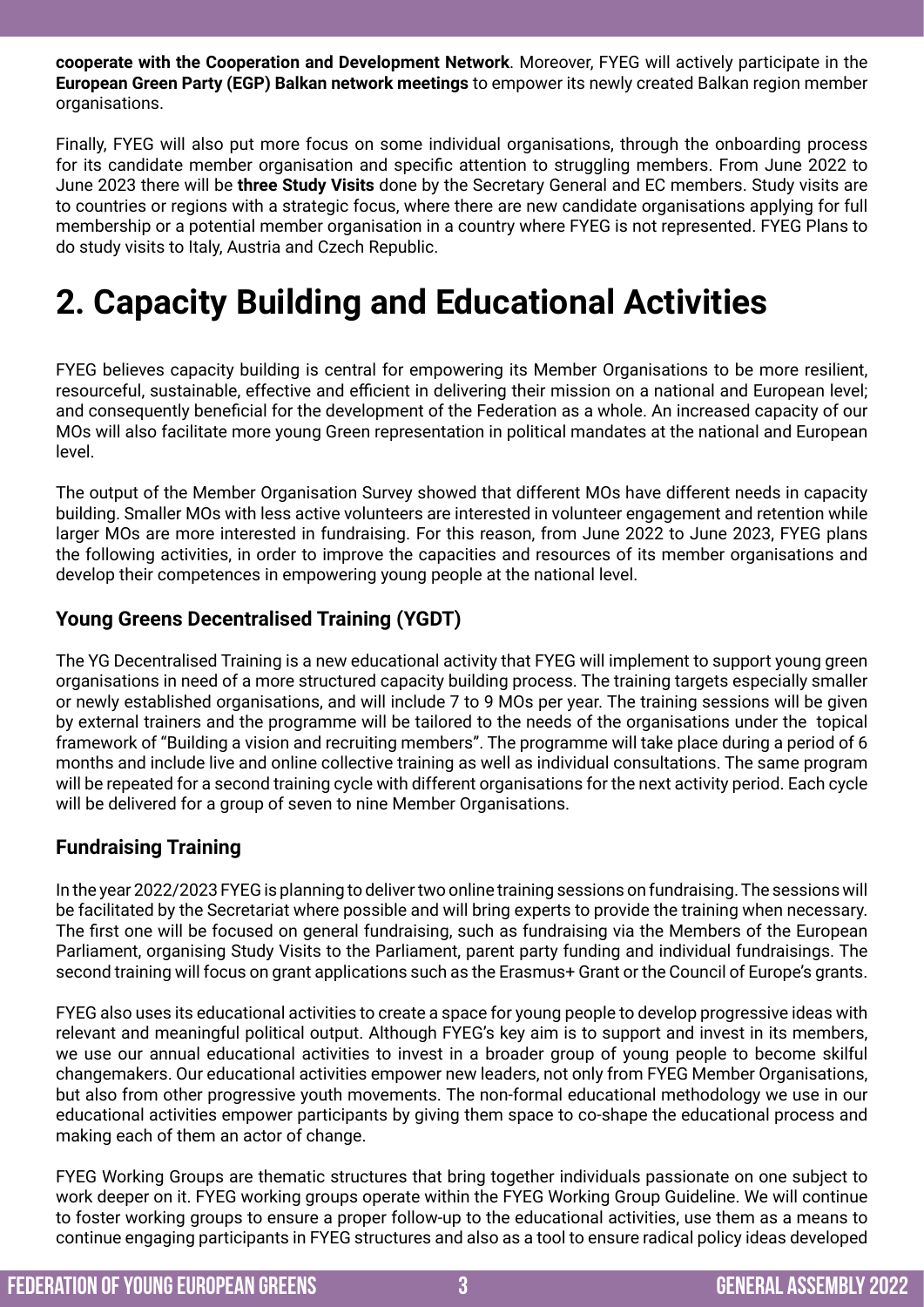in these activities are turned into concrete policies that are followed-up with campaign outputs.

## **Mental Health is Political Work Plan**

In 2022 FYEG will organise a year long educational activity called "The Politics of Mental Health". This activity aims to understand the root causes and consequences of worsening mental health among young people and to ensure the youth's role in building and sharing the solutions needed to address it.

Two main international activities are foreseen in the upcoming year:

- **• "This oppressive system and our mental health",** an international activity that will take place from 22-27 July in France, hosted by Les Jeunes Écologistes. The summer camp will last 6 days and will bring together 50 young activists from all over Europe to explore how mental health problems affect oppressed people and activists. We will look at cases of repressed freedom of expression, right to protest and access to information in Europe, as issues that affect the engagement of young people in civic processes. We will then create space to learn about methods to address problems of mental health among young activists and people who face discrimination.
- **• "Mental health in Progress LAB"** will take place in Brussels, Belgium by the end of the year. Through this final activity we want to engage a wider audience with the topic of mental health among youth, presenting the results and solutions developed during the work plan. We will gather around 80 people in an event with elements of a seminar, training and public conference. We will invite representatives of youth international NGOs, party political youth organisations and movements to the open part of the event and discuss how to join forces in lobbying for better mental health at various levels and establish an international network of mental health supporters to work together in the future.

## **We need the Green YOU(th)! - 2023 Work Plan**

Youth participation is firstly hindered by the precarity young people are in. Dealing with unemployment and in-work poverty, housing insecurity, mental health issues, identity-based discrimination and more, they are in no favorable position to engage in civic life. At the intersection of discrimination and poverty, disadvantage youth face even more barriers. At the same time, youth organisations that represent the interests of millions of young people in Europe and carry out the most meaningful youth work, struggle to access structural resources to sustain them. This is more than ever true in the new world where, adding on to the climate crisis, the European youth faces a post-pandemic world, European war, threats to rule of law in Hungary and Poland and more. The 2-year-long project we designed (Work Plan 2023 would constitute the first year of action) will support all young people to have a say, influence decision-making and increase diversity in participation, with a focus on election times everywhere in Europe.

The work plan will consist of 3 main international activities:

- The 3-day-long "**International kick-off: Democra See Ya?**" will bring together 80 young people to inspire them to take active part in this 2-year-long FYEG project where we will influence elections at various levels. This event lays the foundation exploring the status of democracy in 2023, connecting young campaigners, community organisers and candidates to a new generation of Green young leaders. We will prepare tangible tools to inspire more young people to join the project.
- The 5-day-long summer camp "**Building the Green Story!**" will see 50 young people come together to elaborate a common narrative for Europe's progressive youth. During this event we will explore the importance of narrative building, storytelling and political communication. Participants will get trained on how to frame complex issues through clear messages and impactful stories, and will be guided by experts to elaborate the foundational document outlining the winning story to influence politics in time of elections as a Young Green activist.
- "**The Online Influencelection Games**" will be a 4-month long gamification experiment that will see 150 young people competing in a healthy environment to become the Young Influencelection leaders in 2024. A series of 4 online monthly training will develop the practical skills needed to push the narrative stemmed from the previous activity. Hosted parallelly, a digital platform will gamify the learning process, and turn it into a series of competitive games where trainers can challenge trainees (or where trainees can challenge each other). By the end of the four months, a small group of trainees will be promoted to Young Influencelection Leaders and become the facilitators of the digital platform to be run in 2024 in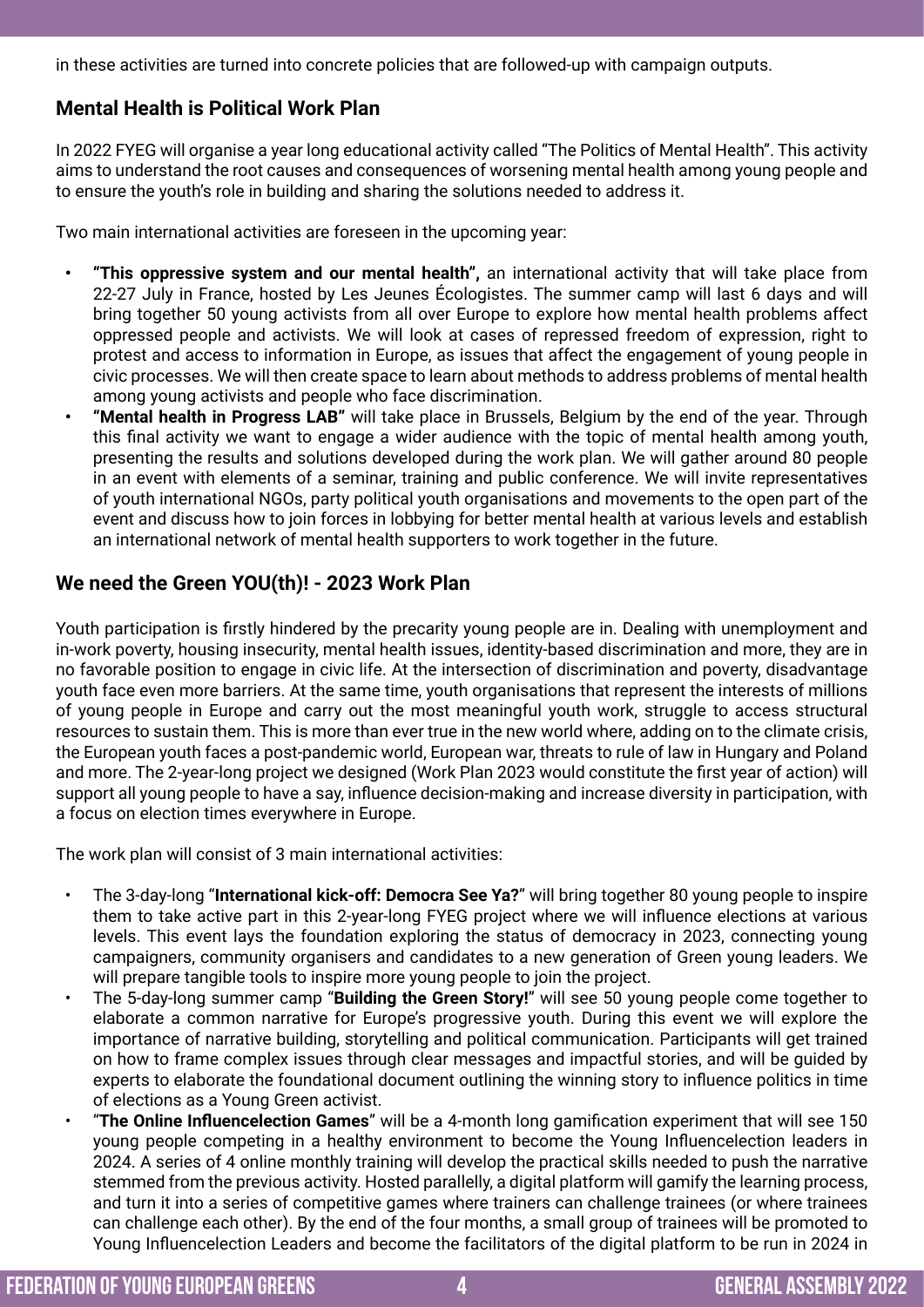preparation for the European elections.

#### **Inclusion and Diversity**

Over the years, FYEG has been very successful in ensuring equality and inclusion of gender and sexual minorities in the organisation. We are very proud that we are one of the most feminist youth organisation in Europe, with progressive quotas to ensure representation in leadership, safe spaces in our activities and gender budgeting.

We would like to replicate the same success and improve the inclusion of young people from underrepresented groups, especially from racialised communities. However, the diversity within FYEG is dependent on the diversity within its Member Organisations and the green movement. Therefore FYEG will focus on increasing the level of inclusion and diversity both at FYEG's educational activities and within the membership of FYEG's member organisations. Through training, FYEG will support its members in developing methods for political activation within the racialised communities and recruiting more members from racialised communities.

All the educational and capacity building activities will have a session on inclusion, especially of those coming from racialised backgrounds. Moreover, FYEG will continue to collect data on the inclusion of underrepresented groups, especially the number of BIPOC participants and speakers. This way, we will ensure that we actively follow and improve representation targets. In order to improve the representation of youth from racialised communities, we will also continue our partnership with organisations such as Equinox, Union of Justice and reach out to other youth organisations.

## **3. Bringing forward the youth perspective**

FYEG's main goal is to ensure youth participation and representation in democratic processes and political institutions at national and European levels. The organisation's efforts are aimed at collecting and amplifying the youth voices, with a particular focus on those that are underrepresented in the political discourses.

As a voice from the youth, FYEG is always committed to pioneering new, radical, progressive policy demands not only in the field of youth but also in other areas that predominantly affects youth, in line with our political platform. For this to happen, FYEG will focus its work on three main areas:

## **Lobbying, advocating and campaigning for the youth perspective through collaborating with our partners**

The lobbying, advocating and campaigning work is one of the central activities performed by FYEG. This is facilitated by collaborating with strategic partners. For this reason, In 2022/2023 FYEG will keep cooperating with the following partners to improve its political impact at the European level:

The work carried out from our elected representative in the **Advisory Council of Youth to Council of Europe**, is a key element for disseminating and lobbying for our green ideas. In 2021 FYEG could elect again its own representative in the Advisory Council on Youth, ensuring a continuity of the advocacy activities performed in the last two mandates. The Council agreed to start the drafting process of a policy recommendation on the climate crisis, thanks to the good work of FYEG representatives. FYEG will continue its work on the climate policy to ensure that there will be more funds for green-minded projects through the EYF. Moreover, FYEG will keep monitoring the democracy and transparency of the processes within the Council. Finally, FYEG is committed to ensure the work of the Council of Europe is beneficial and supportive to all youth organisations, including the smaller ones, to enhance their development and the development of the youth movement as a whole.

The **European Youth Forum** is the platform of youth organisations in Europe. FYEG maintains a close relationship with the Forum, through the work of an EC delegate. This entails participating in their events, policy discussions and building relationships with its members. This allows FYEG to closely follow the Youth Forum work and to hold them accountable in case they fail to adequately lobby for youth rights and widening the civic space for European youth work and European youth organisations. In 2022/2023 FYEG foresees to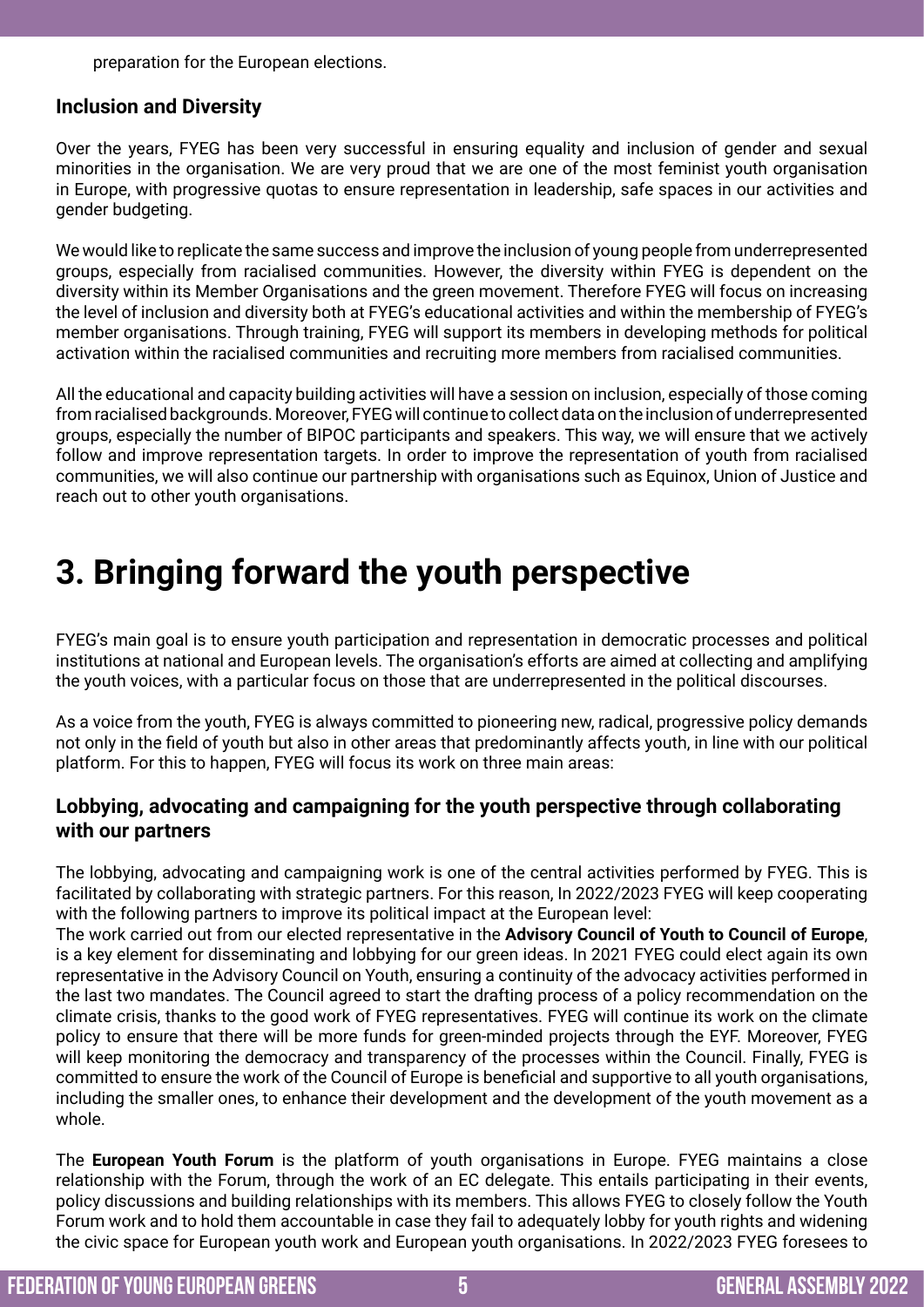participate in the two main in real life events of the Forum: the Conference of Members (COMEM), to be held in October 2022 and May 2023.

FYEG collaborates with the **European Green Party (EGP)** as its independent youth wing. FYEG will send delegates to the EGP Councils and table radical resolutions highlighting the issues and struggles young people are impacted by, to push the Green movement in the progressive direction. Moreover, our Co-Spokepersons will closely follow the work of EGP by attending its Committee Meetings to represent our young green voice within the Party. FYEG will attend the EGP Councils that will be held in June and November 2022.

FYEG will continue to cooperate with the **Greens/EFA in the European Parliament,** in particular with young MEPs on initiatives that are also political priorities for FYEG. FYEG will reach out to (young) MEPs who are working on policies FYEG has interest in, to invite them to speak at FYEG events or endorse FYEG campaigns. FYEG will maintain relations with the Greens/EFA secretariat, including its campaigners to work together to deliver strategic and creative campaigns.

FYEG will commit to building stronger bonds with primarily, but not only, **youth organisations or other progressive organisations** to do joint campaigns, public statements or manifestos in order to achieve greater impact and diversify our organisation outreach.

## **Lobbying, advocating and campaigning for the youth perspective through our campaigns**

In addition to the collaboration with our main Partners and other radical organisations, in the year 2022/2023 FYEG will be committed in two main campaigns.

The first campaign will be focused on **Mental Health** as a result of the International Activities carried out during the year (see **Mental Health is Political** Work Plan). The connotation and direction of the campaign will result from the subsequent outputs of these activities. A specific working group will be responsible for the Campaign, coordinated by one member of the EC. The Campaign should have a specific goal, that will be decided by the EC according to the outcomes of the work plan. The Working Group will also contribute to the campaign plan. The Working Group will be responsible to frame the campaign and draft the advocacy plan, with the support of Communications Officer and the Project Manager. The EC will always monitor this process and will take all the essential political decisions.

The second campaign will address the topic of a critical resolution submitted to the GA. The EC and the Secretary General will select the resolution together. The planning phase of the Campaign will see an involvement of the EC, the Secretariat and the MOs, to set the goals and structure of the Campaign. The Communications Officer will be in charge of drafting the campaign and advocacy plan with the support of the Secretary General. Once the Campaign is ready, MOs will be involved in disseminating it.

FYEG Member Organisations have voiced clear interest in pioneering new and radical ideas and taking part in coordinated campaigns across Europe. There are primarily two arenas where FYEGers can come up with, discuss and form political ideas: the educational activities and the network activities. By organising campaigns based on the outcomes of these two events, together with our member organisations and other young green activists, we aim to fulfil the needs of our member organisations and improve the interest and engagement in European and EU politics.

We will also use these campaigns to build stronger bonds with primarily, but not only, youth organisations or other progressive organisations in order to achieve greater impact and diversify our organisation. We will use joint campaigns, joint statements or manifestos.

## **Lobbying, advocating and campaigning for the youth perspective through participation in international political events**

Addressing the climate emergency means taking real action. FYEG has been present in every UN Climate Conference since COP17, giving voice to young climate activists. FYEG will send a delegation to the COP27, to lobby for and to represent youth priorities at the global conference. The FYEG COP delegation will collaborate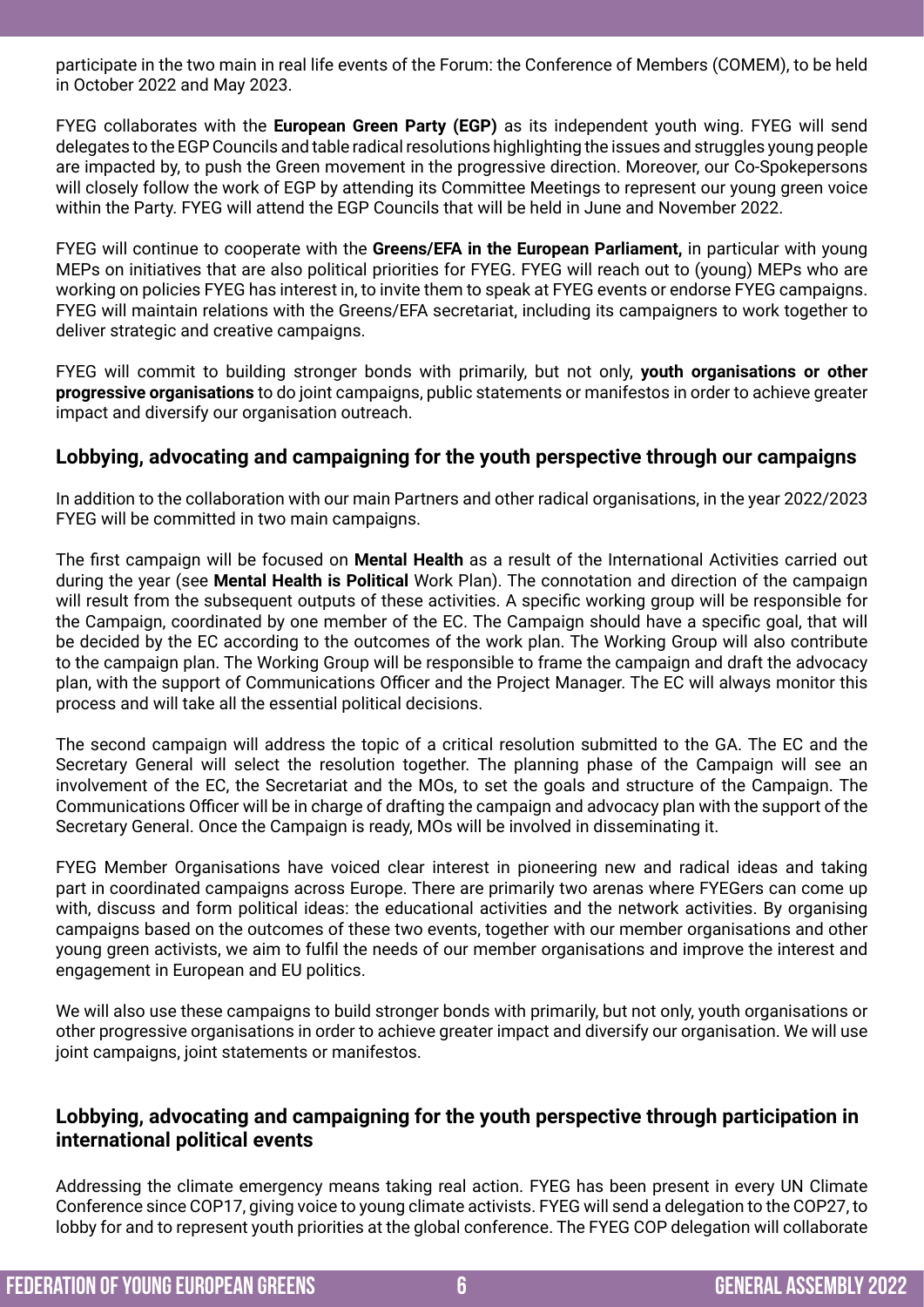with other stakeholders and youth representatives and coordinate with members of the Green Family at events during and around COP27. The COP delegation will be coordinated by one EC Member.

FYEG does not foresee a specific campaign for COP27. The COP delegation, which will be selected via an open call by the FYEG EC, will have the chance to build their lobbying and advocacy campaign and implement it themselves.

#### **Disseminate our work and ideas to new and broader audiences**

FYEG gives priority to extensive and effective disseminations of our actions. We pay special attention to ensure that the results of our activities and events are as visible as possible, which allows our partners, MOs and young activists to derive the greatest benefit from them. Overall, we believe we reach not only members of our member organisations but also young people from different backgrounds and political engagements. In fact, thanks to our collaboration with our partners and other organisations, we believe we reach beyond the European youth.

We will continue our weekly social media analysis and present it to the FYEG Executive Committee. The Communications Officer, the communications interns and the Secretary General will continue to meet every week to evaluate the past week and plan the next week. On top of this, we will organise strategic communications meetings between the Communications Team, the Secretary General and Spokespersons. These meetings ensure the effectiveness of our communication as well as its timeliness in the current sociopolitical context. Finally we will continue to attend the weekly communications meeting between the Green Partners. This meeting involves the comms teams of Greens/EFA, European Green Party, Green European Foundation and Heinrich Böll Stiftung.

In 2022 and 2023, we plan the full redesigning of our website. Designed in 2013, FYEG's website is outdated. A modernised website will enhance the quality of our message and improve our outreach through a more pleasant and accessible user experience. Through our website, social media, newsletters and through the Ecosprinter, FYEG will share its work and political outputs to as many people as possible. By testing and investing in new digital tools and formats, FYEG will widen the scope and range of its communications and engage more young people to bring forward their perspective.

The Federation's official magazine The Ecosprinter is published and distributed among young activists, our members and partners in online and printed form. FYEG will support the work of the Ecosprinter Editorial Board to create relevant content and reach its audience. We will print one issue of Ecosprinter.

## **Bigger representation of Young Greens in the European Parliament - The EU24 Elections Campaign**

The 2024 European Union Elections are almost around the corner and they will, therefore, become a focal point of FYEG activities for next two years. FYEG aims at empowering young green voices to be protagonists in this election, in order to enhance a wider young green presence in the European Parliament. For the 2024 EU elections, FYEG will work towards increasing the youth participation, both in terms of voter turnout and in terms of young Greens running for the European Parliament.

The EU24 Election Campaign planning started in April 2022. For the Campaign, FYEG will be assisted by a Campaigner, who will be hired in 2023. The first timeline and plan of the projected Campaign can be found in the Annex.

## **European Year of Youth**

2022 is announced as the European Year of the Youth (EYY) by the European Commission and we anticipate a lot of youth policy discussions at the Parliament and Commission level. In 2022, we are planning to follow the youth policy discussions very closely with our EC and Sec-Gen, contribute to these discussions and disseminate the debates to our members across Europe.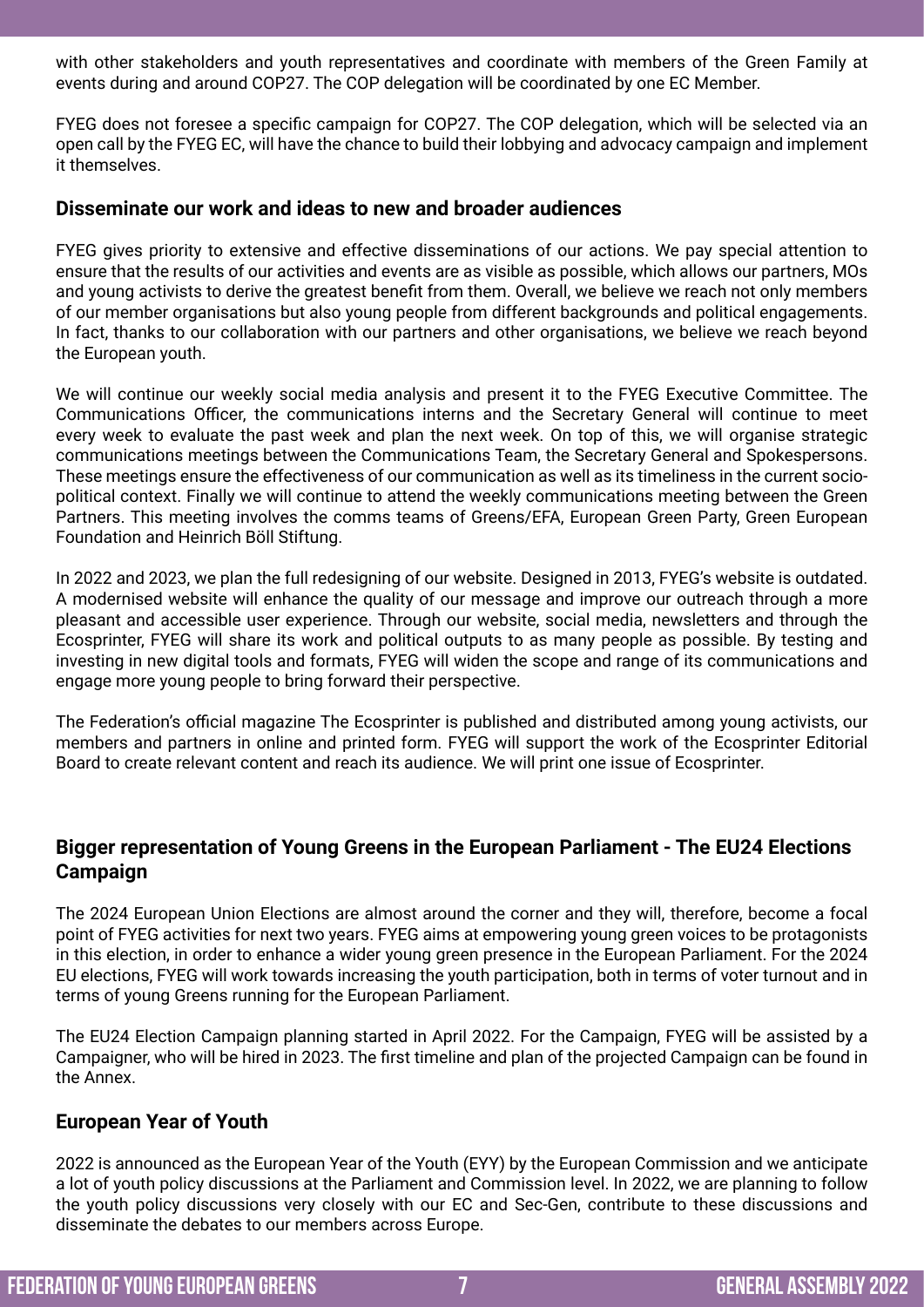FYEG will liaise with European and other institutional stakeholders to contribute to the European Year of Youth. FYEG is planning to bring participants to the events organised in the scope of EYY, specifically the planned WOW Festival (9 May) and Youth Democracy Festival (planned for Autumn 2022).

We are also planning to run a campaign on EYY trying to directly impact topics discussed at the political level while raising awareness and promoting Europe. This campaign will include:

- Promoting EYY activities and communications to membership base
- Communicating on the EYY debates happening at the EU institutions
- Social media communication on FYEG's EYY priorities

In 2022 we would like to do a campaign on the European Year of Youth. The Executive Committee is drafting a manifesto on the European Year of Youth, outlining our vision for the year. We plan to communicate this vision for the whole year via videos, social media communications, and statements. In line with the Commission's priorities for the EYY our communication priorities will be:

- Decent, secure youth employment and minimum income
- Housing for young people
- Inclusion of racialised youth, gender and sexual minorities, disabled youth, migrant youth in European politics.
- Green and resilient future

## **4. Organisational Growth**

FYEG's organisational competencies lie in its core human resources: the Executive Committee and the Secretariat. The Executive Committee (EC) is the second highest decision-making body of FYEG, which represents the Federation externally and acts as the main political decision making and execution structure of the Federation.The Secretariat assists the EC and other FYEG bodies in the implementation and development of the Federations plans and activities.

In order to have a strong network that is able to achieve all the goals outlined above, FYEG needs durable, efficient, strategic and adequate human resources. During the organisational change process, it became apparent that in order to have a stable and durable human resources, FYEG needs to look at its strategy; the decision-making processes and the well-being of the EC and the Secretariat.

#### **Strategic Framework**

FYEG needs to become more strategic in terms of its priorities and become more selective in focus. For this reason, FYEG developed a three year strategy, as it is outlined in the 2022-2025 Strategy. The strategy is translated into a plan of actions and activities as seen here.

FYEG will develop a strategic framework where each activity will be matched directly with the existing operational resources and will be supported with Key Performance Indicators. The strategic framework will be used to monitor and evaluate our objectives and activities. This framework will increase the coherence of FYEG goals and activities, as well as enhance the understanding and review of FYEG performances.

Each EC member and Staff member will have an individual plan in line with their roles, priorities and the task division within the EC and the Secretariat. These plans will ensure that the human resources are directed towards FYEG's goals and objectives in line with FYEG Strategy. It will also give a possibility to monitor individual performances and contributions to FYEG work.

## **Human resources, internal management, governance processes and transfer of knowledge**

FYEG's main operational roles are shared by the EC and Secretariat. On the one hand, the EC has the political mandate to ensure the implementation of the GA's decision and to make operational decisions in between